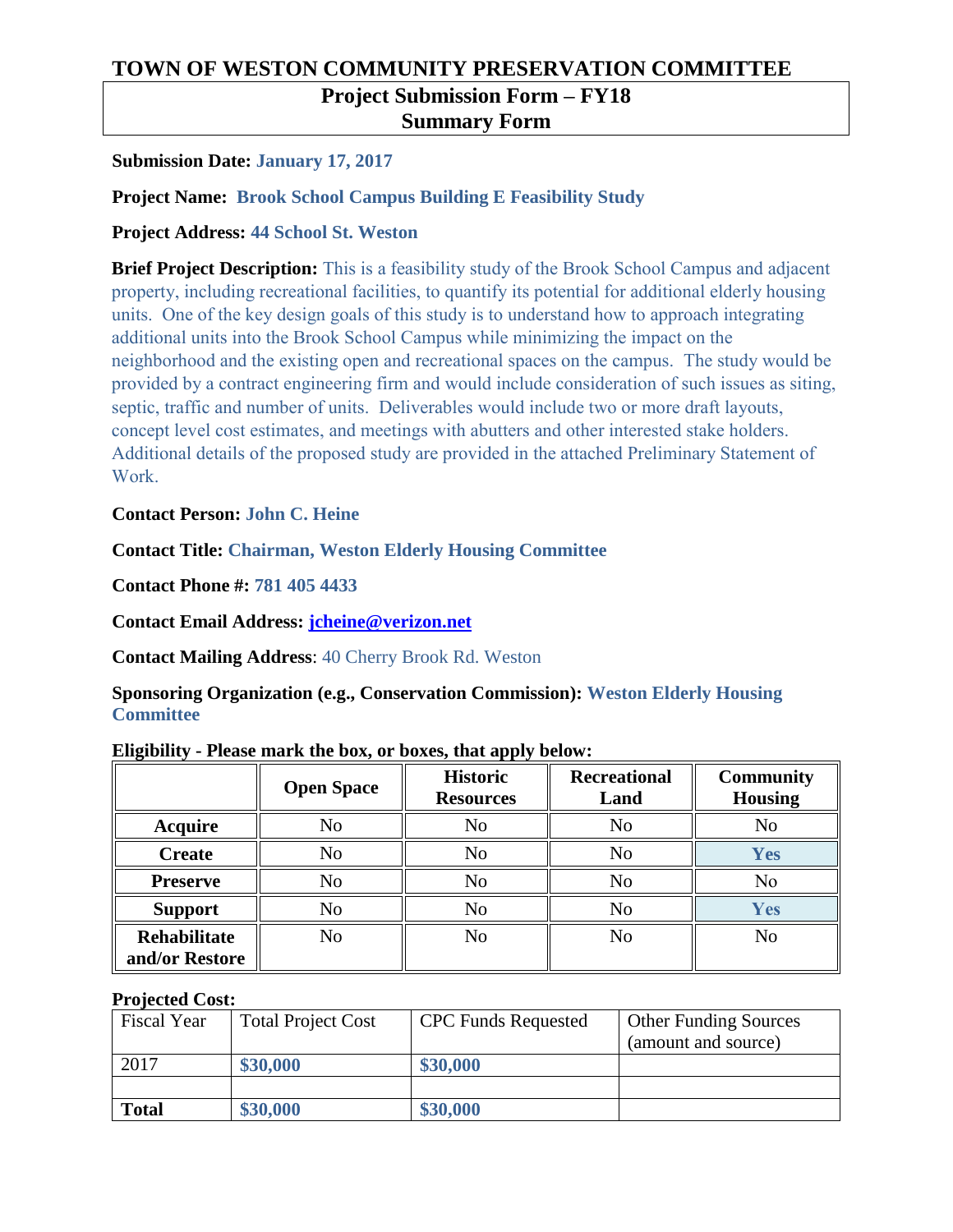### **TOWN OF WESTON COMMUNITY PRESERVATION COMMITTEE Project Submission Form – FY18 Application**

#### **Please address the following questions/categories using additional sheets as necessary.**

- **1. Goals/Community Need:** T**he fastest growing segment of the Town's population is residents who are 65 and older. This population is about 2,000 now and will increase by more than a thousand by the year 2030. Today, there are only 137 housing units dedicated to the elderly in Weston, and, at the Brook School, the average waiting period for a unit is almost two years and growing. To keep pace with the population growth of the elderly in Weston, the Town must expand its inventory of elderly housing by more than 100 units in the next 15 years - approximately 7 per year. This project is aimed at increasing the number of units dedicated to the elderly population. The currently understood septic maximum is 14 units, which would provide an increase of approximately by 10%, consistant with goals established by the Weston Housing Production Plan.**
- 2. **Project Timeline:** The project would be put out for bids as soon as funds are authorized. We anticipate that vendor selection would take approximately two  $(2)$  months and that the project would be completed within the following three (3) months. The total time would imply completion by the end of calendar year 2017.
- 3. **Community Support:** The project has been discussed with the Weston Town Manager and with the Chairman of the Board of Selectman. It has also been presented and discussed upon several occasions with the Brook School residents and the abutters. A fundamental premise of this effort is to keep those stakeholders involved throughout the process, and to communicate plans, activities, and study results with them on an ongoing basis.
- 4. **Budget:** The study budget estimate was prepared by Tom Timko, a member of the Elderly Housing Committee and an architect. He based it on his own experience and through brief discussions of scope and competitive bidding issues with Jim Polando of the PBC, and of scope and general project issues with CBI, the engineering firm engaged for the Building Envelope Project.
- 5. **Other Funding Sources:** No other funding sources are anticipated or appear practically available.
- 6. **Implementation:** The project will be performed under the general supervision of a Building E Subcommittee of the Elderly Housing Committee.
- 7. **Comparable Projects:** In 2004, the EHC successfully completed Building D, a 24 unit addition to the Brook School, 50% of which was funded with CPA funds.
- 8. **Operations/Maintenance: This facility would be operated and maintained by the EHC as an annex to the Brook School Apartments.** It is premature to anticipate a project budget because the total number units to be built is undefined. However, we do anticipate that the unit rentals can be set at values that qualify as "affordable" for the Eastern Massachusetts area medium income if approximately 50% of construction costs are provided by CPA funds. This level of support would be consistant with the support provided by the CPC for Building D.
- 9. **Multiple Projects:** Not Applicable.
- 10. **Provide Supporting Documentation as Applicable:** See Attached Statement of Work.